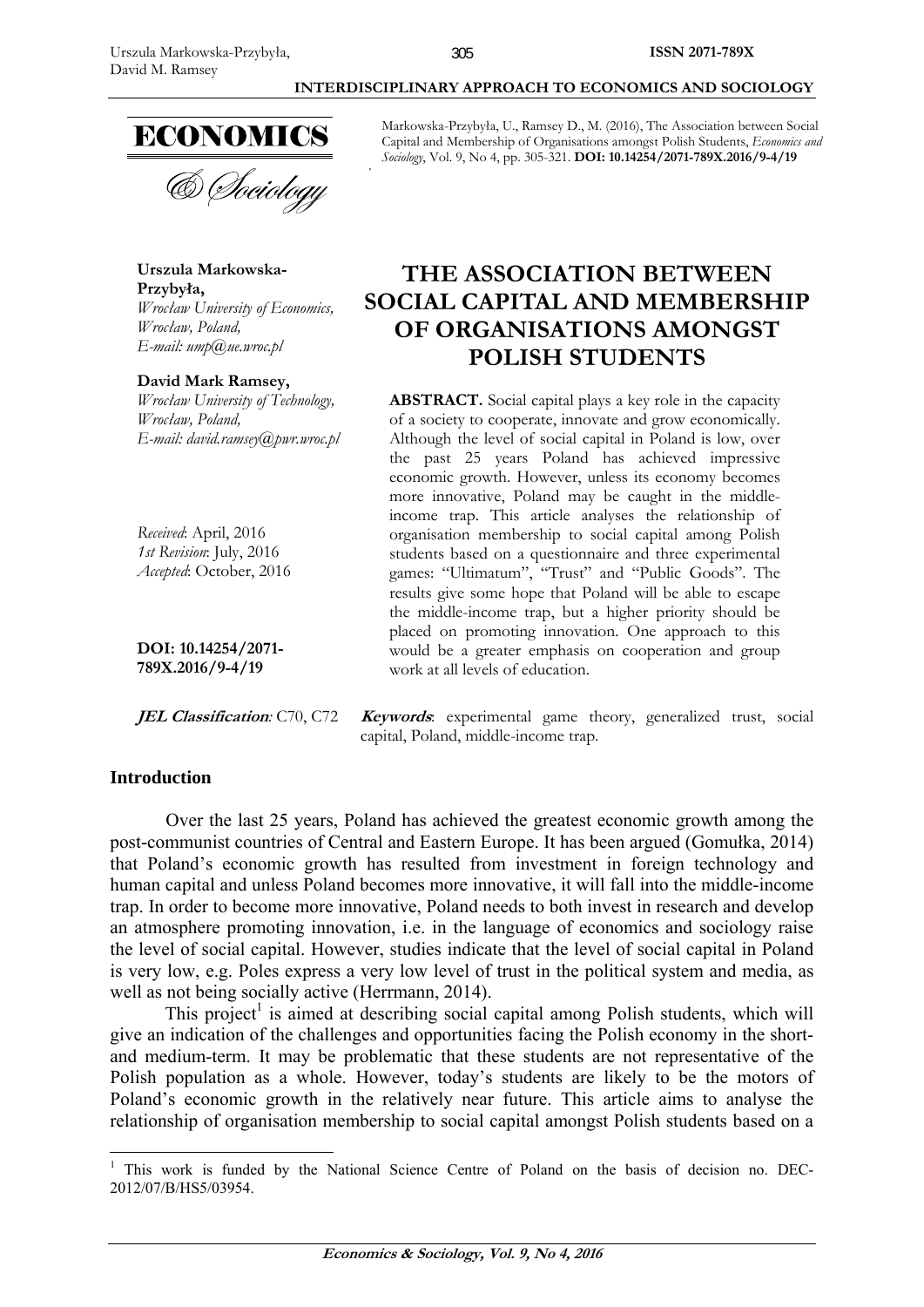questionnaire, which looked at various components of social capital, and three experimental games: "Ultimatum" (Güth *et al.*, 1982), "Trust" (Berg *et al.*, 1995) and "Public Goods" (Isaac and Walker, 1988). These games were designed to illustrate norms of cooperation and trust, as well as reciprocation, both negative ("an eye for an eye and a tooth for a tooth") and positive ("you scratch my back and I'll scratch yours"). Based on the results of the questionnaire and the games, we highlight aspects of social capital which are common to various types of organisation and describe how the type of an organisation modulates the relationship between social capital and membership.

In terms of previous research in this field, Migheli (2012) carried out a similar study on the relationship between social capital and behaviour in the Trust Game using students from Italy, Belgium and Norway. Although a large number of experimental studies using these games have been used in many countries, he stated that as far as he knew it was the first such large scale study. We use the same version of the Trust Game as Migheli (2012). Cardenas *et al.* (2009) carried out such a large scale study in Latin America. However, they used a different version of the trust game and hence our results are not directly comparable.

A review of the literature on social capital and organisation membership is given in Section 1. Section 2 outlines the study procedure and questionnaire. The statistical analysis used is described in Section 3. Section 4 presents the games. Section 5 describes the relationship of organisation membership to social capital based on the answers to the questionnaire. The relationship of organisation membership to social capital on the basis on the decisions made in the games is presented in Section 6. The final section gives some conclusions, comparisons to the results of Migheli (2012) and directions for future research.

### **1. Background and Literature Review**

Social capital can be interpreted in its wide sense as the informal and formal structures, e.g. laws, public and voluntary institutions, personal and professional relationships, which together determine the behavioural norms of a society (Platje, 2004). Hence, social capital is a multi-dimensional concept. Generalized trust is seen to be a key component of social capital, promoting co-operation in the workplace and via that innovation (Fukayama, 1995). An atmosphere of trust allows people to strive to achieve goals, rather than to ensure security. Over the past 20 years, Poland has exhibited consistent economic growth. On the other hand, the expressed level of generalized trust in Poland is very low. Klimczuk (2009) argues that Poland's recent experience of war, authoritarian regimes and the hierarchical structure of its society have led to mistrust and unwillingness to innovate.

Czapiński (2008) and Gomułka (2014) argue that Poland's economic growth has come from adopting foreign technology and investing in human capital. However, Poland's lack of both innovation and social capital means that there is a real threat of it falling into the middleincome trap. Many Latin American and some Asian countries, after rapid growth based on low wages and adopting foreign technology, have fallen into stagnation, as wages are not low enough to compete with less developed countries and the level of innovation is too low to compete with highly-developed countries (Kharas and Kohli, 2011). Some Asian countries avoided this trap by investing in research and development. Breaking up the Chaebol oligarchy at the end of the last century was also key to promoting growth in South Korea.

One reason for the recent change of government in Poland was the view that Poland's transformation benefited the former communist oligarchy and their descendants more than the general population. This has led to Polish society and, in particular, the media being very polarized (Ziółkowski, 2014). According to a survey by the CBOS (The Public Opinion Research Center) in 2013 (Herrmann, 2014), a clear majority of young Polish adults had a negative view of the direction in which Poland was heading, distrust of politicians and society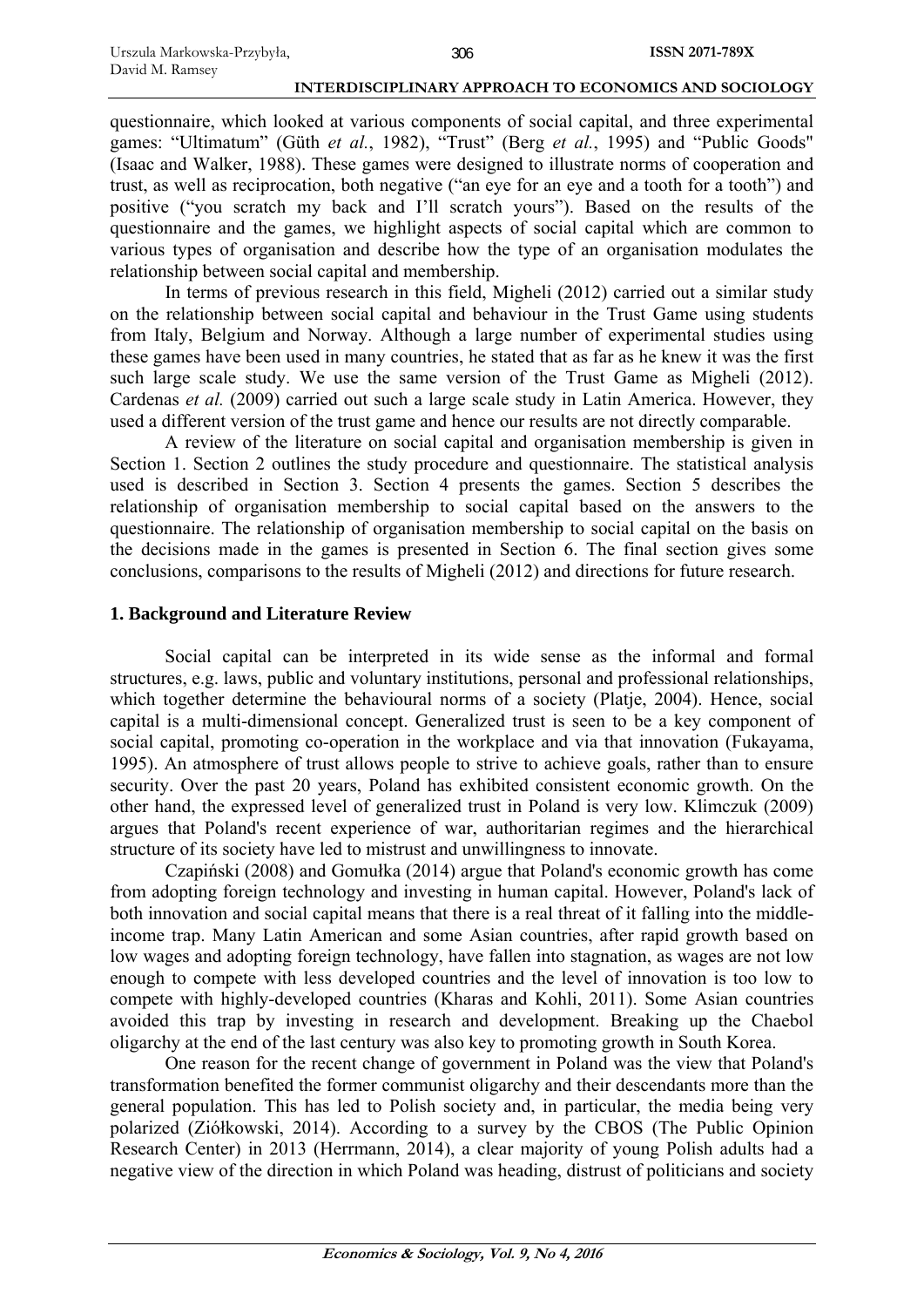in general, and were dissatisfied with Polish democracy.

Brzezińska and Czub (2013) note that Polish schoolchildren have very low levels of social capital (in terms of e.g. stating that they had at least 3 friends and feeling that their class mates were generally friendly and helpful). Based on a comparison with the Finnish education system, they argue that the Polish system places too much stress on the transfer of knowledge and should concentrate more on developing the ability to interact and cooperate. Geryk (2012) states that universities should take an important role in developing the social capital of Polish students. Voluntary and student organisations have a part to play in this process.

Putnam *et al.* (1994) see organisation membership as a key component of social capital in developing generalized trust. Roszkowska (2014) notes that 32% of those surveyed were organisation members, which is low compared to the USA and Western Europe (Foreman and Retallick, 2013; d'Hombres *et al.*, 2010). Growiec (2011) considers social capital in the form of social relationships. Such capital can be split into two forms: bonding capital, based particularly on family ties, and bridging capital, based on more informal friendships. Bonding capital provides security, but can be a barrier to innovation. Bridging capital can be used e.g. as a basis for professional cooperation and thus promote innovation. Paxton (2007) studies the relationship of various types of organisation to generalized trust. She describes organisations as either isolated (members of such groups do not tend to belong to other groups) or connected (members of such groups tend to belong to other groups). Religious and sports societies and trade unions tend to be isolated, often leading to a distinction between "us" and "them", which has a negative effect on the level of generalized trust. Human rights and social action groups tend to be more connected. Paxton notes that membership of isolated organisations shares many common features with bonding capital and membership of connected organisations shares many common features with bridging capital.

Holzweiss *et al.* (2007) note that students join non-academic societies for social reasons and out of personal interest, while student/academic organisations are seen to be helpful in ones studies and developing a career. One question is to what degree do students join societies since they have a high level of social capital and to what degree does membership develop their social capital? Based on a longitudinal analysis, Foubert and Urbanski (2006) found that leadership in organisations is associated with the development of the abilities to plan and to work in a team, although this is probably a form of feedback rather than a cause-effect relationship. Claibourn and Martin (2000) find that organisation membership influences an individual's level of generalized trust rather than vice versa. Brehm and Rahn (1997) find that an individual's level of generalized trust leads to an individual being more likely to join an organisation, although being an organisation member has a greater effect on generalized trust. This article looks at the association of organisation membership with other components of social capital and behaviour, as observed in three experimental games. From the above arguments, these associations should not be interpreted as a description how organisation membership affects other components of social capital, since feedback occurs between all these components. However, when seen in this light, these associations do indicate what the benefits of organisation membership to society might be.

### **2. How the Study was Conducted**

The study took place at state universities in a capital of each of the 16 Polish regions between 16/4/2014 and 12/6/2014 by a team from "EU-CONSULT" Ltd., observed by Dr. Urszula Markowska-Przybyła and Ewa Starczewska from the Faculty of Economics, Management and Tourism of Wrocław University of Economics, based in Jelenia Góra, where both authors supervised a pilot study with 32 participants on 11/3/2014. In total, 1540 students took part, with between 88 and 100 students at each site, split into at most four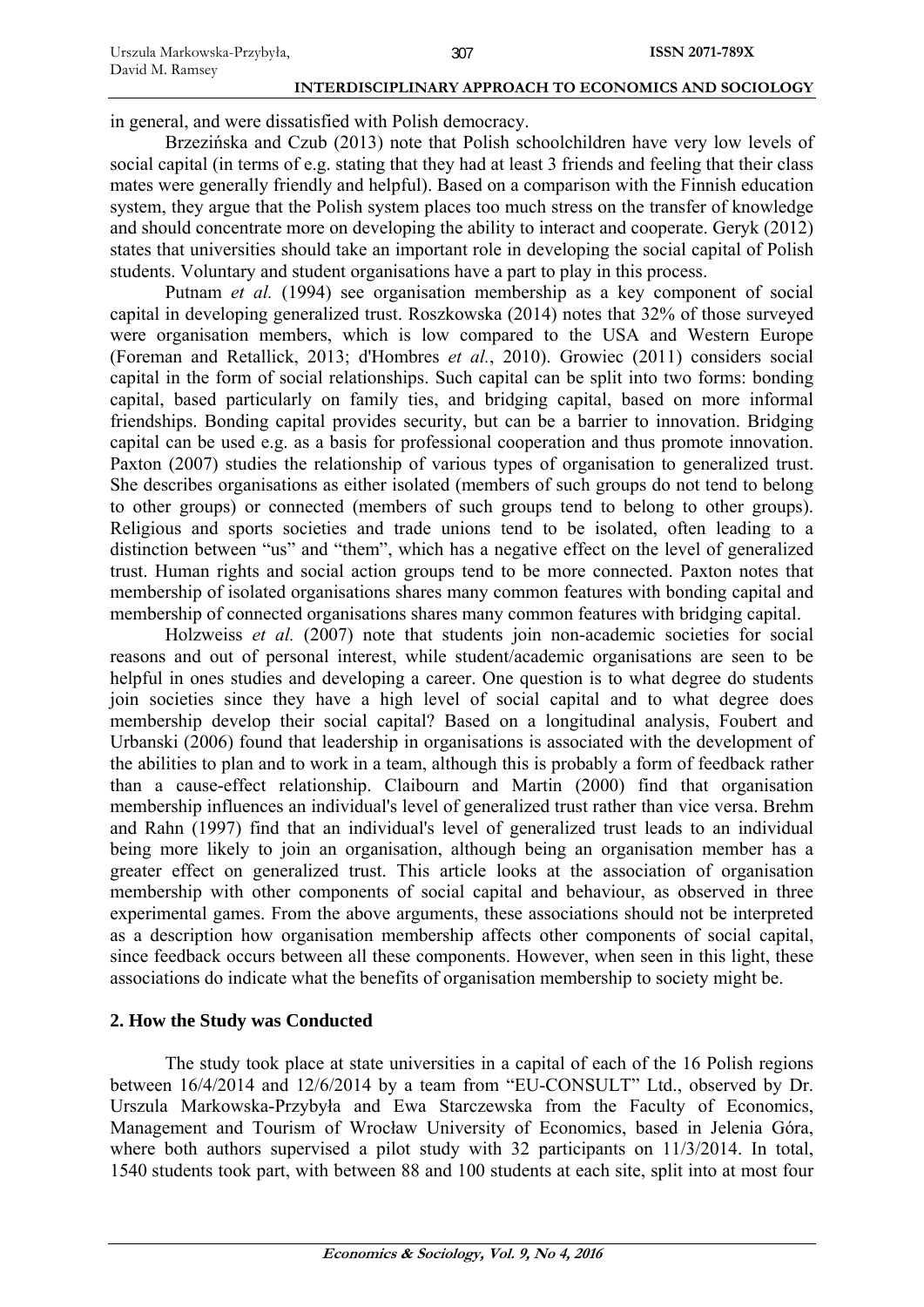consecutive sessions, each lasting about an hour. Each participant obtained a payoff according to the results of the games (mean 45PLN, approx.  $E11$ ). All the decisions and questionnaires were written on forms coded to identify players and their "opponents". Participants in a session were split into two groups at random (with no knowledge of which group other students were in). They first took their decision in the Public Goods Game and the decision of Player 1 in the game appropriate to their group (the Ultimatum Game or the Trust Game). Each participant then obtained instructions for the game they had not yet played, as well as the decision of their randomly chosen "opponent". This procedure was designed so that students treated the games independently (when making a decision, they had no information on the results of other games). Before each decision, students were given time to read the instructions and ask questions. The students then completed the questionnaire (required to obtain their payoff), while the payoffs were calculated, which lasted about 20 minutes.

The questionnaire covered the following topics (see Markowska-Przybyła and Ramsey, 2015a for a full description of the questionnaire):

- a) The region a student comes from, year of study and the size of his/her home town. When students had moved to another region to study, they were asked whether they felt more attached to their home region, the region in which they studied or neither. Lewicka (2013) notes that how people bond to the place in which they live is related to their character. The size of a student's home town was categorised (by the student) using a four point scale (1: up to 5 thousand inhabitants, 2: from 5 to 20 thousand inhabitants, 3: from 20 to 100 thousand inhabitants, 4: above 100 thousand inhabitants). The population of the city they studied in was taken from the Central Statistical Office (Główny Urząd Statystyczny, 2015). When appropriate, the year of study was obtained by adding three when the student stated that they were studying for a master's degree and adding five when the student stated that they were doing a doctorate.
- b) Generalised trust, organisation membership and frequency of social contacts with the three following groups: relatives, close friends and acquaintances. Social contact is measured on a seven-point scale, 1: never, 2: less than once a month, 3: once a month, 4: two/three times a month, 5: once a week, 6: several times a week, 7: daily. The expressed level of generalized trust is the answer to the question: "Can the majority of people be trusted?" The possible answers form a five-point scale, 1: no, 2: rather not, 3: I do not know, 4: rather, 5: yes. Membership was assessed based on the following questions with binary (yes/no) answers: "Have you worked as a volunteer in the last year?" and "Are you an active member of an organisation?" Students were also asked whether they were members of the following types of organisations: charity, sport/recreational, artistic/musical, political, religious, local interest or "another type" (yes/no). In the case that a student belonged to "another type" of organisation, they were asked to state specifically what type of organisation. Based on these answers, the class of "student/academic" organisations was added.
- c) Interest in current affairs at the following levels: national, regional and local (measured on a scale from one, not at all interested, to five, very interested).
- d) General values (relative importance of ethical and legal norms, reciprocation, aversion to inequality). The relative importance of ethical and legal norms was assessed by the question "In situations of conflict between legal and moral norms, which are the most important to you?" on a three point scale, 1: legal norms, 2: ethical norms, when the punishment for breaking legal norms is not too harsh, 3: ethical norms. Readiness to exhibit negative reciprocation in public matters was assessed by the question "How often do you react when you see someone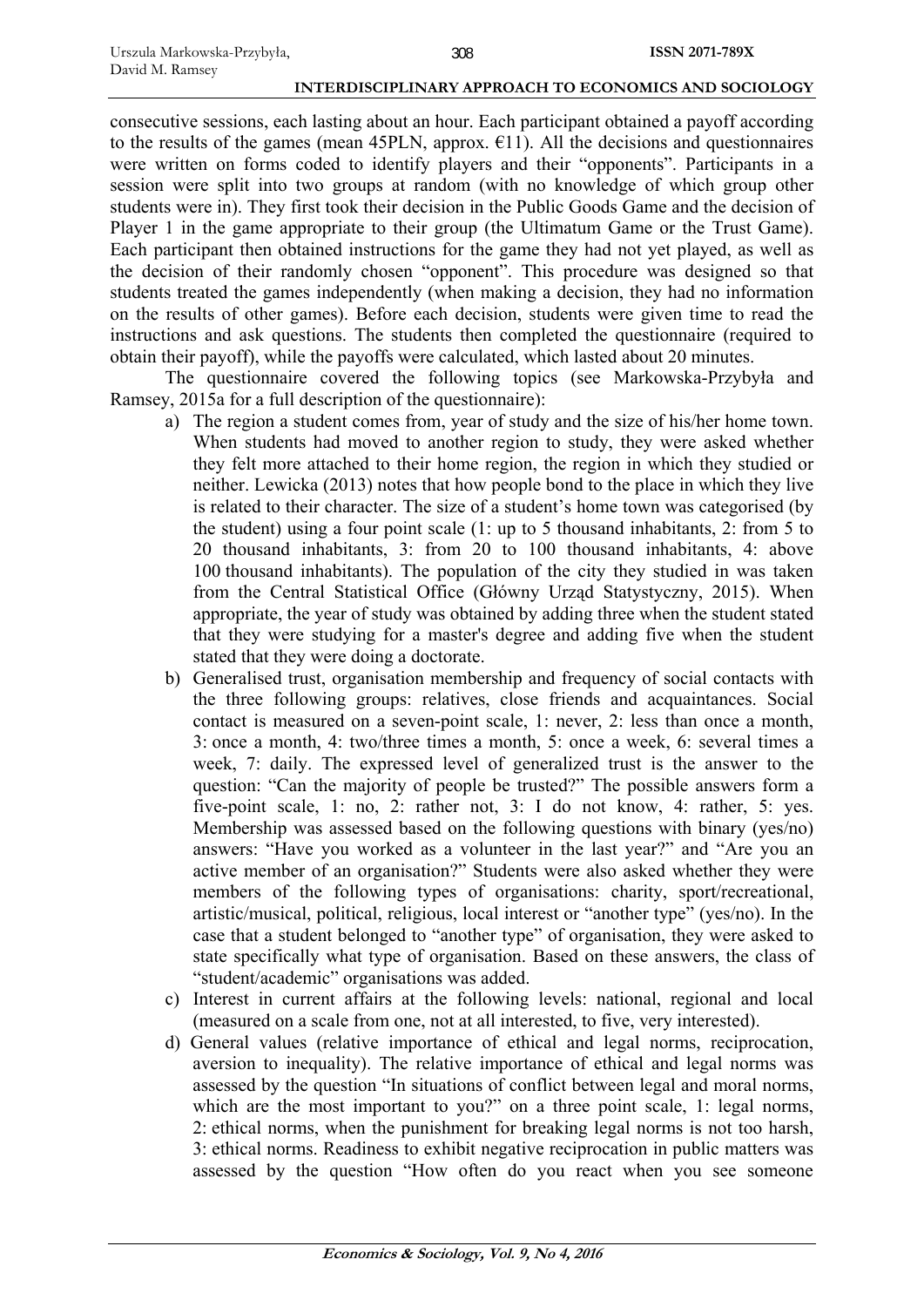damaging public property? (e.g. call the police)" on a four-point scale, 1: never, 2: very rarely, 3: sometimes, 4: usually. Readiness to exhibit negative reciprocation in personal matters was assessed by the question "If somebody acts unfairly to you, how do you react?" on a four-point scale, 1: I do not react, 2: I react if it does not cost me anything, 3: I react only if there is a small cost, 4: I react, even if it involves changing plans and significant costs. A student's aversion to inequality was assessed by the question "What do you think about wage differences in society?" on a three-point scale, 1: inequality results from the free market and is thus just, 2: inequality is inevitable and, to some degree, good, but should be controlled by the government, 3: the government should minimize inequality.

e) The type of strategy seen to be most likely to bring success and students' willingness to follow such a strategy. The first question was "Which of the following types of strategy gives the greatest probability of success?". There were four possible answers given by the possible combinations of the legal dimension: a) acting in line with the law, b) acting on the borderline of the law, and the social dimension: a) individual effort, b) cooperation with others. The willingness to follow such a strategy was assessed by the question "Do you intend to follow the type of strategy given above?" on a five-point scale:  $1 - no$ ,  $2 -$ rather not,  $3 - I$  do not know, 4 – rather, 5 – yes. These answers result from the interaction between a student's view of the world, particularly the behaviour of others, their own personal views and the level of conflict between these viewpoints (Markowska-Przybyła and Ramsey, 2015b).

# **3. Statistical Analysis**

Due to the large sample size, in order to analyse any associations between the decisions of the players in the experimental games (quantitative variables) and membership in a given type of organisation (a binary variable), we used the Student t-test without assuming equality of variance. When a nominal variable (i.e. one that is not ordered according to some scale) took more than two values, since the variance may not be uniform, we applied the corresponding non-parametric analysis of variance (ANOVA) test (the Kruskal-Wallis test). To analyse the associations between the decisions of the players and an ordinal variable (i.e. a categorical variable ordered with respect to a scale), we used Spearman's test of correlation.

In order to analyse the association between organisation membership and a binary or nominal variable from the questionnaire, we used Fisher's exact test for independence, or the chi-squared test when the number of categories was too large for the calculations. To analyse the association between organisation membership and ordinal variables, we used the Mann-Whitney test. For more information on the tests used, see Field (2013).

Since many tests are carried out, we would expect a number of associations to be significant at the 5% level, even if no real association existed. Hence, we consider the following three cases: a) associations significant at the 5% level ( $p < 0.05$ ), this is very weak evidence and should be corroborated by other research, b) associations significant at the 1% level ( $p < 0.01$ ), this is reasonably strong evidence that an association exists, c) associations significant at the  $0.1\%$  level (p<0.001), this is strong evidence that an association exists. Calculations were carried out in the SPSS package. For greater accuracy in calculating pvalues below 0.01, the R package was used. The ordering of the significance of results was based on these p-values (the lower the p-value, the more significant the result). We give the appropriate significance levels and, when appropriate, Spearman's correlation coefficient, *r*.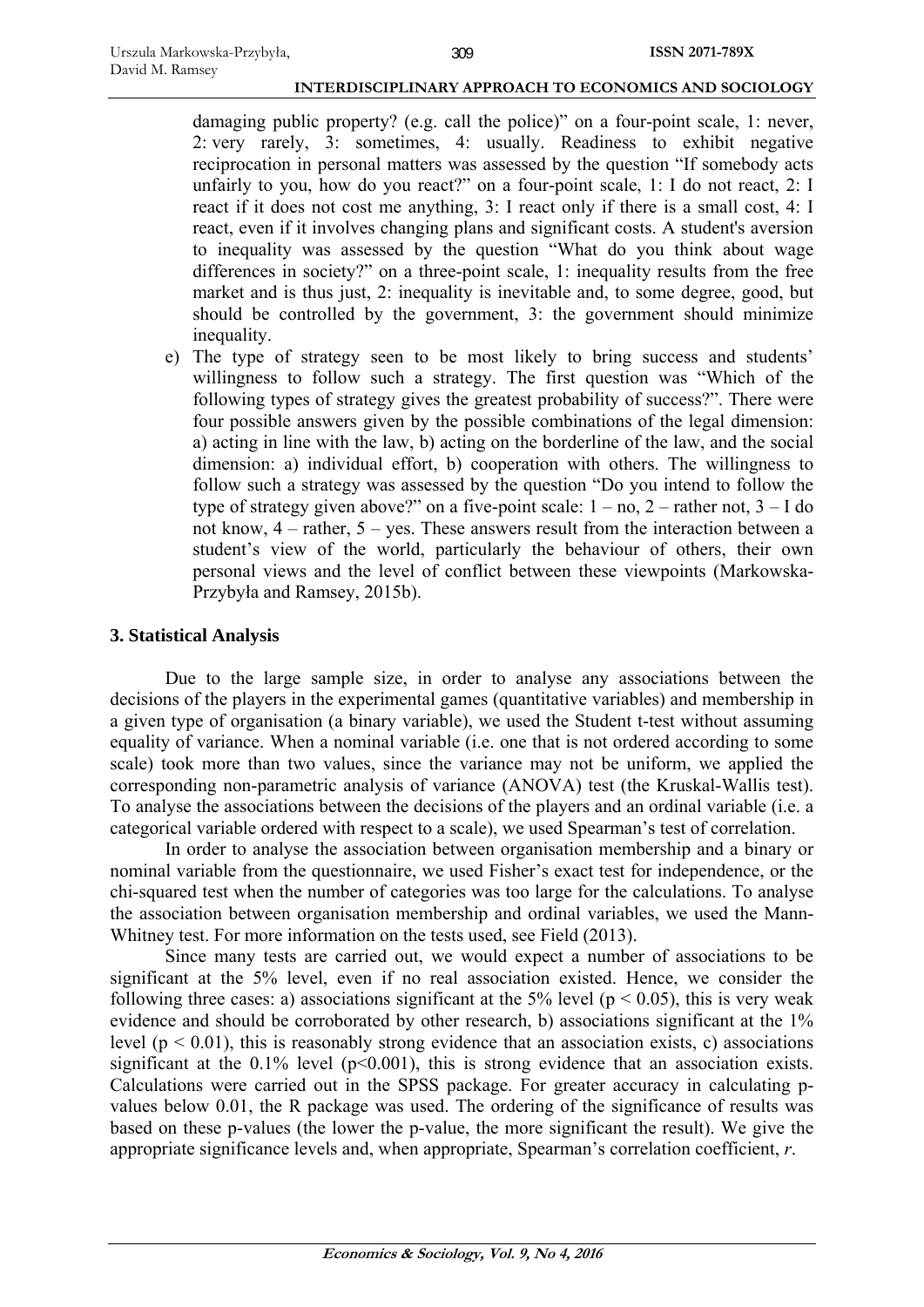### **4. The Experimental Games Played and their Relation to Social Capital**

The study used three games: "Ultimatum" (Güth *et al.*, 1982), "Trust" (Berg *et al.*, 1995) and "Public Goods" (Isaac and Walker, 1988), which are analysed in Markowska-Przybyła and Ramsey (2014). In the first two games described below, for convenience the initiator is referred to as "she" and the respondent as "he".

## **a. The Ultimatum Game**

First, Player 1 (the initiator) suggests how 20PLN (about  $\epsilon$ 5) should be split between two players. The amount she offers to Player 2 (the respondent) is denoted by *x*. This proposal must be a multiple of 1PLN. The respondent then decides whether to accept this proposal. If he accepts it, then the payoff vector is  $(20-x, x)$ . If he rejects it, then the payoff vector is  $(0, 0)$ .

This game illustrates norms of egality and negative reciprocation. Under the assumption of economic rationality, i.e. that players maximize their expected payoff, the respondent should accept any positive amount. The initiator should thus not offer more than 1PLN. However, Falk and Fischbacher (2006) observed that most offers were between 40% and 50% of the available sum. Offers below 20% were often rejected. If respondents thought that offers were generated by a computer, then they behaved according to economic rationality. Hence, a respondent may display negative reciprocation when the offer is small, i.e. punish somebody who has acted unfairly. Henrich (2000) notes that an initiator may instinctively suggest an equal split, since she feels this is fair, or after some time, since she realises that reciprocation is possible. This is confirmed by Markowska-Przybyła and Ramsey (2015b), who note that initiators stating that the strategy most likely to bring success involves cooperation and/or observing the law offer on average more than players stating that the strategy most likely to bring success involves both being individualistic and acting on the borders of the law. Hence, we assume that an even split is seen as fair and initiators offering a fair split either act by personal choice, i.e. an internalized norm (Gintis, 2003), or conform to a socially recognized norm.

There is a negative correlation between the size of the city in which a student studies and the amount offered to the respondent (Spearman's correlation coefficient,  $r = -0.116$ ,  $p < 0.01$ ). Of the three games considered, the Ultimatum Game seems the most likely to be interpreted as a competition. This is due to the fact that the pool of money is fixed. In general, as one player gains, the other loses. We expect that competitive individuals will offer less as the initiator in this game. For example, those studying in Warsaw on average offered the least to the respondent (8PLN). Students who are ambitious or competitive are likely to be attracted to Warsaw, due to the reputation of the university and the possibilities of making a career afterwards. The largest offers on average were observed in cities which may be described as either provincial or unattractive (Zielona Góra, Katowice and Opole, 10,38PLN, 9,58PLN and 9,38PLN, respectively), i.e. it is expected that the students at these universities will be less competitive. There is a positive correlation between the amount offered to the respondent and the initiator's expressed level of aversion to inequality (Spearman's correlation coefficient,  $r = 0.088$ ,  $p < 0.05$ ).

# **b. The Trust Game**

Player 1 (the initiator) is given 10PLN and can transfer an integer number *x* of PLN to Player 2 (the respondent), which is multiplied by a factor of 3. The respondent then returns *y* to the initiator. The payoffs resulting from the decisions *x* and *y* are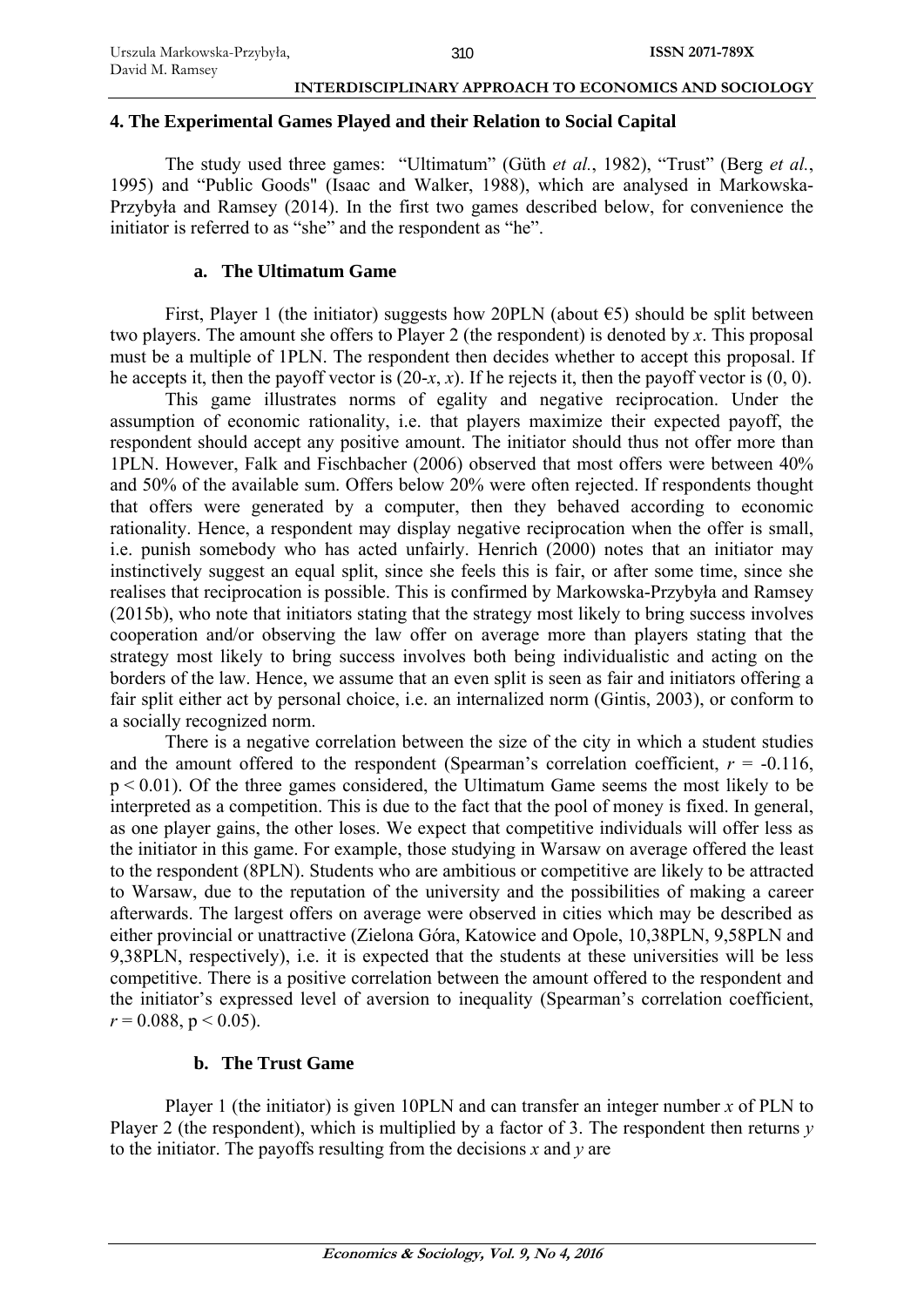<sup>311</sup><br>INTERDISCIPLINARY APPROACH TO ECONOMICS AND SOCIOLOGY

$$
v_1(x, y) = 10 - x + y; \qquad v_2(x, y) = 3x - y, \qquad (1)
$$

where  $x \in \{0,1,2,...,10\}$ ,  $y \in \{0,1,2,...,3x\}$ .

The Trust Game illustrates trust and norms of positive reciprocation, i.e. responding positively when someone acts generously. Under the assumptions of economic rationality, the respondent should not return any money, as this reduces his payoff. Thus the initiator should not transfer any money. However, the egalitarian solution maximizing the players' payoffs involves the initiator transferring all her money and the respondent returning half of the sum received. In this case, both players obtain 15PLN, i.e. they both profit when the initiator exhibits trust and the respondent reciprocates. This is the formulation used by Migheli (2012) in his study on the social capital of students from Italy, Belgium and Norway. The behaviour observed in his study was very similar to the behaviour in our study. Cardenas *et al.* (2009) carried out a similar study in Latin America. However, the initiator only had two choices, transfer nothing or transfer everything, thus the results are not directly comparable to ours.

Putnam et al. (1994) understand an individual's level of generalized trust as the degree to which he/she expects positive reciprocation from unknown people. Thus trust is intrinsically linked to risk, as by exhibiting trust one is exposed to the risk of another person not reciprocating. Dunning et al. (2012) note that even when this game is described in neutral terms, participants recognize trust and risk as key factors. Migheli (2012) notes that norms of egality also play a role and categorized initiators into four groups: 1) initiators not transferring any money, i.e. the economically rational action, indicating that they neither trust that the respondent will reciprocate, nor have they internalized the norm of equality [the respondent cannot react when no money is transferred], 2) initiators transfer either 2 or 3PLN, ensuring that the players have similar amounts of money after the initial transfer. This indicates that the initiator does not trust, but is averse to inequality, 3) initiators who transfer around 5PLN, i.e. show some trust, 4) initiators who transfer all 10PLN, this indicates a high level of trust.

Markowska-Przybyła and Ramsey (2016) note that males more often either i) transfer all 10PLN (agreeing with males being less averse to risk, e.g. Borghans et al., 2009) or ii) transfer nothing (agreeing with males being more individualistic, Markowska-Przybyła and Ramsey, 2015a). Since the proportion returned by the respondent is increasing in the value of the transfer, we looked for associations with the difference between the actual percentage returned and the percentage predicted by the following regression model (Markowska-Przybyła and Ramsey, 2016):

$$
Y = 24.113 + 1.729X, \tag{2}
$$

where *Y* is the percentage returned and *X* the initial transfer, where  $X > 0$ . Some studies find that expressions of generalized trust are signals of someone being trustworthy rather than trusting (e.g. Glaeser *et al.*, 2000). Our study found that Polish students' expressions of trust are positively correlated to the amount transferred, but not to the percentage returned, i.e. these expressions measure trust and not trustworthiness (Spearman's correlation coefficient,  $r = 0.126$ , p<0.001 and  $r = 0.041$ , p=0.285, respectively). Analysis suggests that respondents often use one of four norms (in order of increasing level of reciprocation for medium to large transfers): 1) never return anything, the economically rational rule, 2) return a third of the money obtained, ensuring that the initiator does not lose by transferring, 3) equalization, if after the initial transfer the respondent has more money than the initiator, then he equalizes the payoffs, otherwise nothing is returned, 4) return 50%, ensuring that both players gain from the transfer. In certain situations, two norms can correspond to the same behaviour.

Of those who moved to a different region to study, those who feel more attached to their home region transferred more than those who did not feel more attached to either their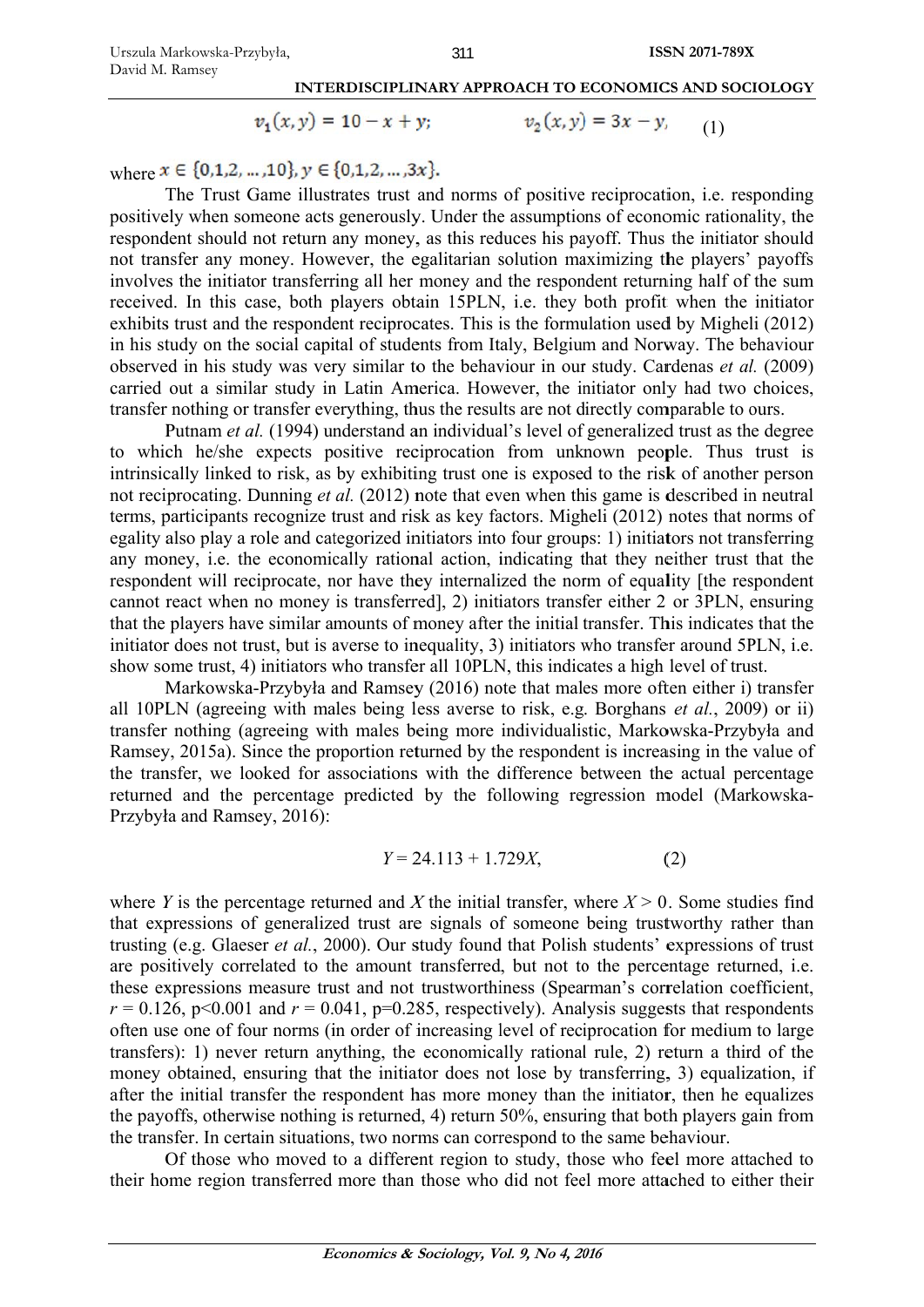home region or the region in which they study (Kruskal-Wallis test,  $p \le 0.05$ ). Based on the analysis of Lewicka (2013), individuals not feeling more attached to either region are classified as placeless or alienated. These two groups have average and low levels of social capital, respectively. The percentage returned is positively correlated to expressed aversion to inequality and level of contact with acquaintances (Spearman's correlation coefficient,  $r =$ 0.118,  $p < 0.01$  and  $r = 0.087$ ,  $p < 0.05$ , respectively). Those intending to follow the strategy assumed most likely to bring success return a larger percentage (Spearman's correlation coefficient  $r = 0.112$ ,  $p < 0.01$ ). Such students are least likely to feel cognitive dissonance between their own (internalized) norms and how they see others achieving success.

### **c. The Public Goods Game**

Each player receives 20PLN and individually decides how much to pay into a pool. The money in the pool is multiplied by 1.6 and then split evenly among the players. At the Nash equilibrium, nothing is paid into the pool and each receives a payoff of 20PLN. However, the sum of money obtained is maximized when each pays 20PLN into the pool, so each individual obtains 32PLN. The more paid into the pool, the greater the mean payoff, but the player paying the least into the pool obtains the biggest payoff. As players cannot respond to others' actions, this game reflects players' willingness to cooperate without any external compulsion. This interpretation agrees with the results of Markowska-Przybyła and Ramsey (2015b). Firstly, students stating that the type of strategy most likely to bring success involves cooperation pay more into the pool than those stating that such a strategy involves individual effort. Secondly, there is no significant difference between the amounts paid into the pool by students stating that the type of strategy most likely to bring success involves observing the law and by those stating that such a strategy involves acting on the border of legality.

There is a significant, but weak, association between expressed generalized trust and the amount paid into the pool (Spearman's correlation coefficient  $r = 0.063$ ,  $p \le 0.05$ ). Gächter *et al.* (2004) observed a similar association based on a study in Russia with subjects from the general population. This suggests that individuals who express a high degree of trust will show a greater propensity to act to the benefit of the group or society as a whole, rather than seeking purely personal gain. As Platje (2004) argues, when the level of trust and cooperation is high in society as a whole, cooperation can be achieved while incurring lower control costs. In economic terms, such societies are very efficient. The relationship between generalized trust and organisation membership will be considered in the following section.

### **5. The Relation of Organisation Membership to Expressed Social Capital**

This section describes the relationship of membership to social capital based on the questionnaire. *Table 1* presents the number of members of various types of organisations.

| Any<br>organisation | Charity    | Sport/<br>Recreation | Artistic/<br>Musical | Political       | Religious       | Local<br>Interest | Student/<br>Academic |
|---------------------|------------|----------------------|----------------------|-----------------|-----------------|-------------------|----------------------|
| 555<br>$(36.0\%)$   | $(13.7\%)$ | 29<br>$(8.4\%)$      | $(7.3\%)$            | 45<br>$(2.9\%)$ | 66<br>$(4.3\%)$ | $(5.1\%)$         | 83<br>$(5.4\%)$      |

Table 1. Number of students taking part in various types of organisation

*Source*: Authors' survey.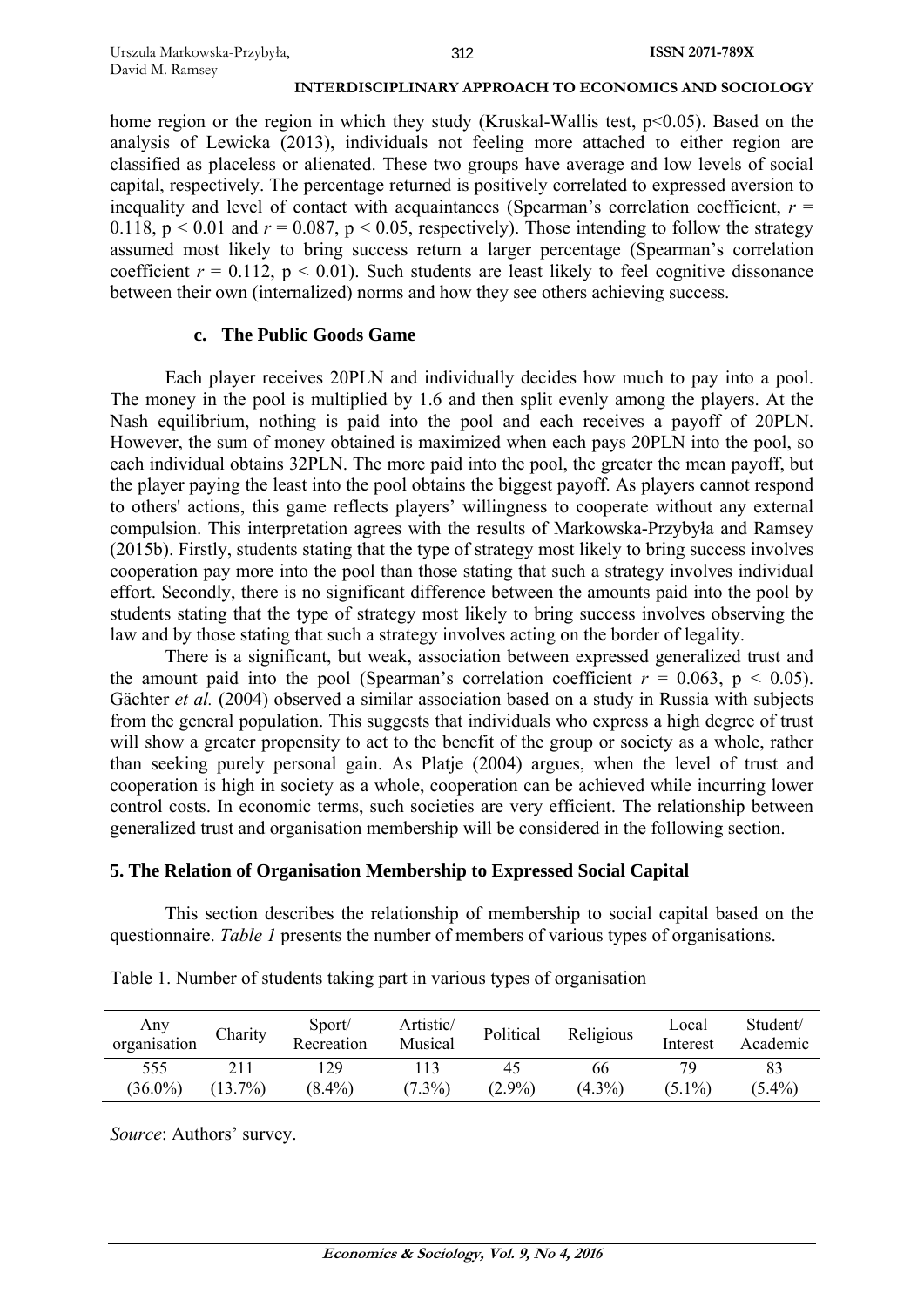Table 2. Association between voluntary work and membership in an organisation (the figures in brackets give expected numbers under the hypothesis of no association)

|                   | Member      | Not a member |
|-------------------|-------------|--------------|
| Volunteer         | 409 (247.5) | 276 (437.5)  |
| Did not volunteer | 142 (303.5) | 698 (536.5)  |

*Source*: Authors' survey.

Nearly 45% of students stated that they had done voluntary work in the previous year (685 of 1540). There is a clear association between organisation membership and voluntary work (Fisher's exact test, p< 0.001, see *Table 2* based on the 1525 individuals who answered both questions). Compared to the USA and Western Europe, the percentage of students active in an organisation is low (Foreman and Retallick, 2013; d'Hombres *et al.*, 2010). From Roszkowska (2014), some of the reasons Polish youths are not members of organisations are as follows: the Facebook culture, laziness, a lack of organisations, youths do not want to take responsibility, wish to do their own thing and organisations are seen as being irrelevant. Some of this is a legacy of the communist era when organisation membership was often obligatory and tended to be superficial, rather than active. Levels of membership fell rapidly at the beginning of the transformation and have not grown significantly since (Pacut, 2007). Also, Lenart (2014) notes that the proportion of Polish students working in some form of paid employment (around 40%) is one of the highest in Europe. Some students work in the field of their studies, in order to gain experience. However, many finance their studies by working in service jobs, which is likely to be a barrier to building an individual's social capital.

| Variable           | Association                                                                                            | p-value | Test      |
|--------------------|--------------------------------------------------------------------------------------------------------|---------|-----------|
| Trust              | Members express a higher level of generalized trust                                                    | p<0.001 | <b>MW</b> |
| Public             | Members express stronger reaction to the damage of public<br>property                                  | p<0.001 | <b>MW</b> |
| Local              | Members express a greater interest in local matters                                                    | p<0.001 | MW        |
| Regional           | Members express a greater interest in regional matters                                                 | p<0.001 | <b>MW</b> |
| City<br>Population | Those studying in large cities are more often members                                                  | p<0.01  | MW        |
| Gender             | Males are more often members                                                                           | p<0.01  | Fisher's  |
| Private            | Members are less likely to react to personal injury                                                    | p<0.01  | <b>MW</b> |
| Intention          | Members state a higher readiness to follow the strategy<br>seen to be the most likely to bring success | p<0.05  | <b>MW</b> |
| National           | Members express a greater interest in national matters                                                 | p<0.05  | MW        |
| Cooperative        | Members more likely to state that the strategy most<br>likely to bring success involves cooperation    | p<0.05  | Fisher's  |
| Inequality         | Members are more accepting of inequality                                                               | p<0.05  | <b>MW</b> |

Table 3. General traits of members of organisations (in decreasing order of significance)

Fisher's – Fisher's exact test, MW – Mann-Whitney test.

*Source*: Authors' own research.

*Table 3* indicates a positive relationship between organisation membership and various aspects of social capital. In agreement with Putnam *et al.* (1994), there is a clear positive association between organisation membership and generalized trust. Due to the strong association between volunteering and organisation membership, the relationship between social capital and volunteering shows a very similar pattern and is thus omitted. Organisation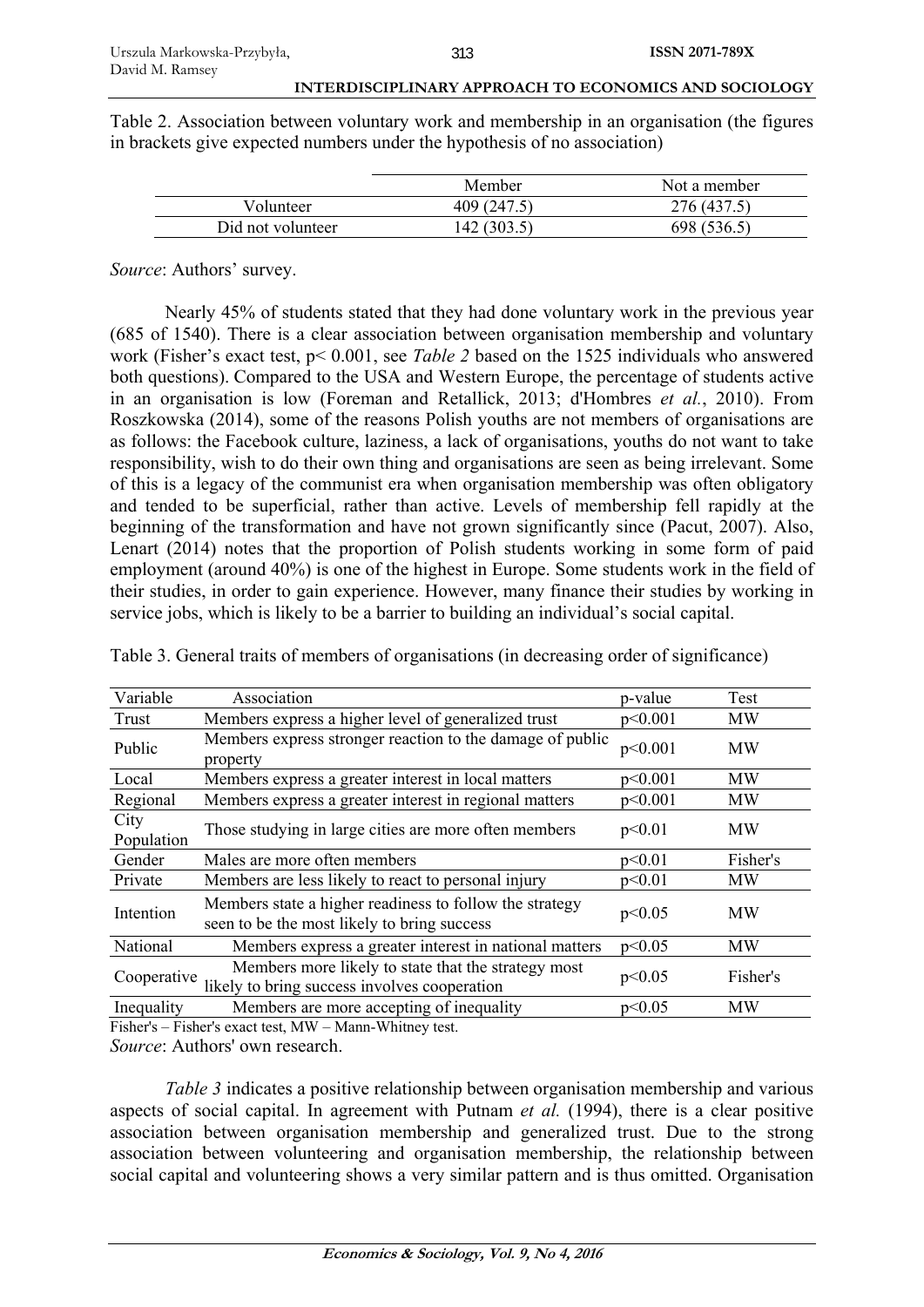members express higher readiness to react when public property is being damaged, but lower readiness to react to personal injury, indicating that they place a relatively high importance on group success compared to individual success. They are also generally interested in current affairs at all levels, particularly local and regional, but also at national level.

Members of organisations are more likely to believe that the strategy most likely to bring success involves cooperation and express a higher level of intention to follow such a strategy. This indicates that they feel both a willingness to cooperate and a lower level of cognitive dissonance between their personal worldview and their view of how success is achieved (Markowska-Przybyła and Ramsey, 2015b).

Organisation membership is positively associated with the size of the city in which a student studies. Universities in the largest cities are most attractive to ambitious students from other regions (Markowska-Przybyła and Ramsey, 2015a). Hence, there are probably several reasons for such an association: more organisations are available in large cities, building social capital in a new environment (Growiec, 2011), membership in student organisations is a means to develop ones career (Milner *et al.*, 2016).

Organisation members are more often male and accepting of inequality, but as we describe below the association of gender and aversion to inequality with membership varies according to the type of organisation.

Some aspects of social capital show the same relationship to organisation membership regardless of the type of organisation, e.g. organisation members generally express greater trust than non-members. However, some differences can be seen according to the type of organisation. This is illustrated in *Table 4*. Based on Paxton's (2007) classification, charities and local interest organisations are the most connected. Religious, sports/recreational and political societies are the most isolated, while student/academic societies are intermediate. Both political and sports/recreational societies are male dominated and members do not show a lower readiness to react to personal injury, probably due to the competitiveness of sport and politics. Members of sports/recreational organisations, however, express a very high readiness to react when public property is being damaged, which is probably linked to the team spirit often present in sport (Artinger, 2006). Members of political societies are particularly interested in national and regional matters and are generally less averse to inequality. They more often state that the strategy most likely to bring success involves acting on the border of the law. This may be related to the "soft" transformation which started in 1989 and enabled the communist oligarchy to retain economic power and influence (Ziółkowski, 2014). Religious organisations exhibit exclusivity in a different form. More importance is placed on internal/spiritual experiences. They express very low readiness to react to personal injury and have contact with close friends relatively seldom. They express a strong intention to follow the strategy felt to be the most likely to bring success, which indicates a clear worldview. Members of religious societies also express a very high level of generalized trust.

Membership of student/academic groups is often associated with being careerorientated (Milner *et al.*, 2016). This is compatible with the facts that membership of such groups is highest in large cities, members express a lower readiness to react when public property is being damaged and are less interested in regional and local matters.

Members of charities are often female and more averse to inequality than members of other, although they are not more averse to inequality than students who do not belong to any society. The facts that members of charities tend to come from small towns, study in smaller cities and state that the strategy most likely to bring success involves acting in accordance to the law seem to indicate that such students are not highly career-orientated.

Members of artistic/musical societies tend to study in large cities. As they tend to be in the earlier stages of their studies, one may infer that, rather than membership being used as a road to a career, cultural life is richer in these cities. Members of such societies have a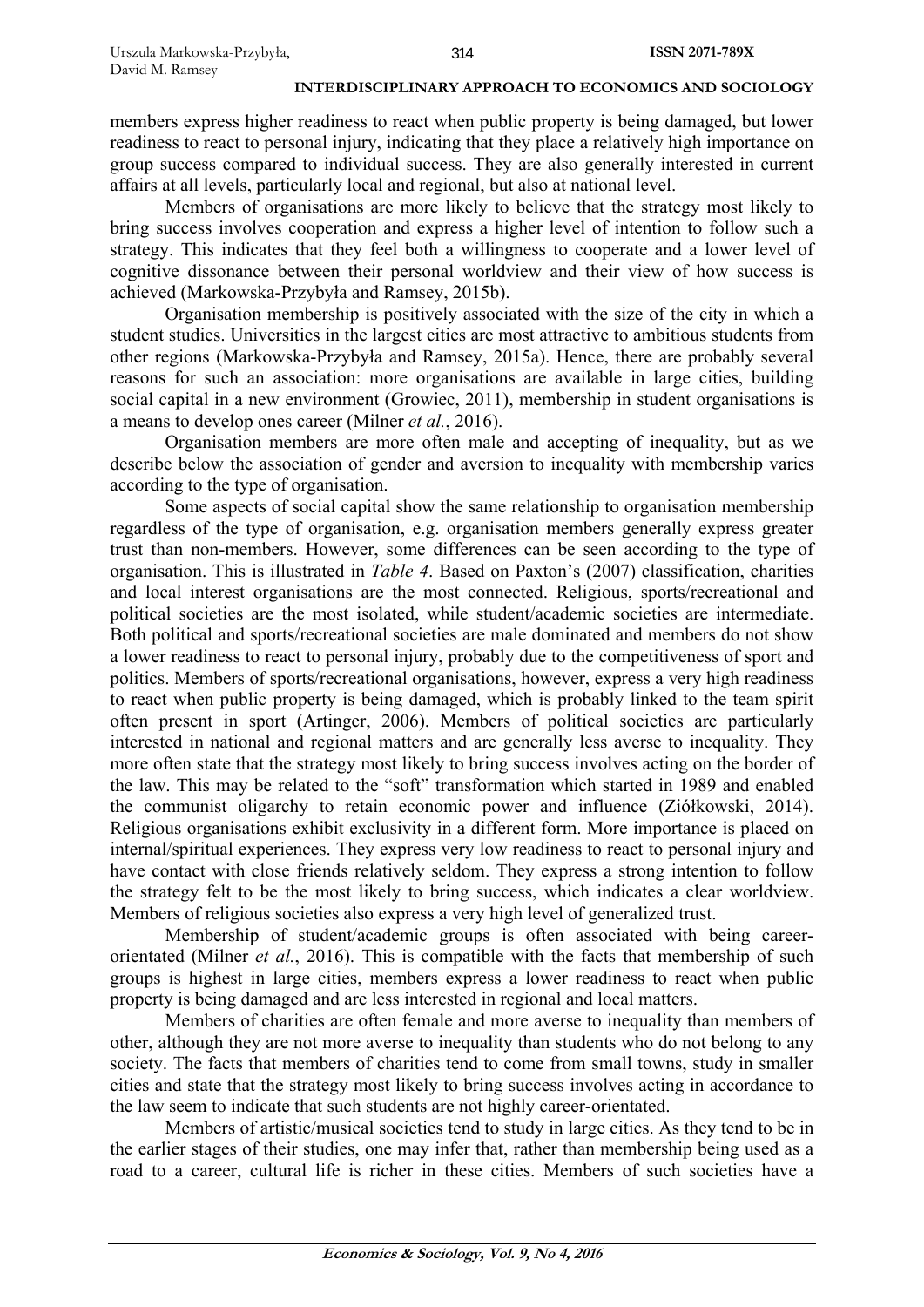particularly low level of aversion to inequality and show less interest in national matters than members of other groups, but a similar level to those who do not belong to any organisation.

Members of local interest groups show a particularly high level of interest in regional and local matters and express a very high readiness to react when public property is being damaged (presumably since they care about the local environment). Members of such groups are also more likely to say that the strategy most likely to bring success involves cooperation.

Table 4. How the type of organisation modulates social capital (in decreasing order of significance)

| Type of<br>Organisation/<br>Variable | Comparison with members of other<br>groups                                                                                | Comparison to<br>non-members                                                                     | p-values            | Test      |
|--------------------------------------|---------------------------------------------------------------------------------------------------------------------------|--------------------------------------------------------------------------------------------------|---------------------|-----------|
| Charities                            |                                                                                                                           |                                                                                                  |                     |           |
| Gender                               | Females more likely to be members<br>of charities                                                                         | Females more likely to<br>be members*                                                            | p<0.001<br>p<0.001  | Fisher's  |
| Inequality                           | Members of charities more averse to<br>inequality                                                                         | No significant<br>difference                                                                     | p<0.001<br>p > 0.05 | <b>MW</b> |
| Population of<br>home town           | Those from small towns more likely<br>to be members of charities                                                          | No significant<br>difference                                                                     | p<0.01<br>p > 0.05  | <b>MW</b> |
| City<br>Population                   | Students in smaller cities more likely<br>to be members of charities                                                      | No significant<br>difference                                                                     | p<0.05<br>p > 0.05  | <b>MW</b> |
| Legal                                | Members of charities stated that the<br>strategy most likely to bring success<br>involves acting in line with the law     | No significant<br>difference                                                                     | p<0.05<br>p > 0.05  | Fisher's  |
| Artistic/<br>Musical                 |                                                                                                                           |                                                                                                  |                     |           |
| Inequality                           | Members of artistic/musical<br>organisations are more accepting of<br>inequality                                          | Members are more<br>accepting of inequality                                                      | p<0.05<br>p<0.01    | <b>MW</b> |
| City<br>population                   | Students in large cities are more<br>likely to members of artistic/musical<br>organisations                               | Students in large cities<br>are more likely to<br>members                                        | p<0.05<br>p<0.01    | <b>MW</b> |
| National                             | Members of artistic/musical<br>organisations are less interested in<br>national matters                                   | No significant<br>difference                                                                     | p<0.05<br>p > 0.05  | <b>MW</b> |
| Year of study                        | Younger students are more likely to<br>be members of artistic/musical<br>organisations                                    | No significant<br>difference                                                                     | p<0.05<br>p > 0.05  | <b>MW</b> |
| Religious                            |                                                                                                                           |                                                                                                  |                     |           |
| Personal                             | Members of religious organisations<br>react less strongly to personal injury                                              | Members react less<br>strongly to personal<br>injury                                             | p<0.01<br>p<0.001   | <b>MW</b> |
| Intention                            | Members of religious organisations<br>express greater readiness to follow<br>the strategy most likely to bring<br>success | Members express grea-<br>ter readiness to follow<br>the strategy most likely<br>to bring success | p<0.05<br>p<0.01    | <b>MW</b> |
| Trust                                | Members of religious organisations<br>express a higher level of generalized<br>trust                                      | Members express a<br>higher level of<br>generalized trust                                        | p<0.05<br>p<0.001   | <b>MW</b> |
| Friends                              | Members of religious organisations<br>meet close friends less regularly                                                   | Members meet close<br>friends less regularly                                                     | p<0.05<br>p<0.01    | <b>MW</b> |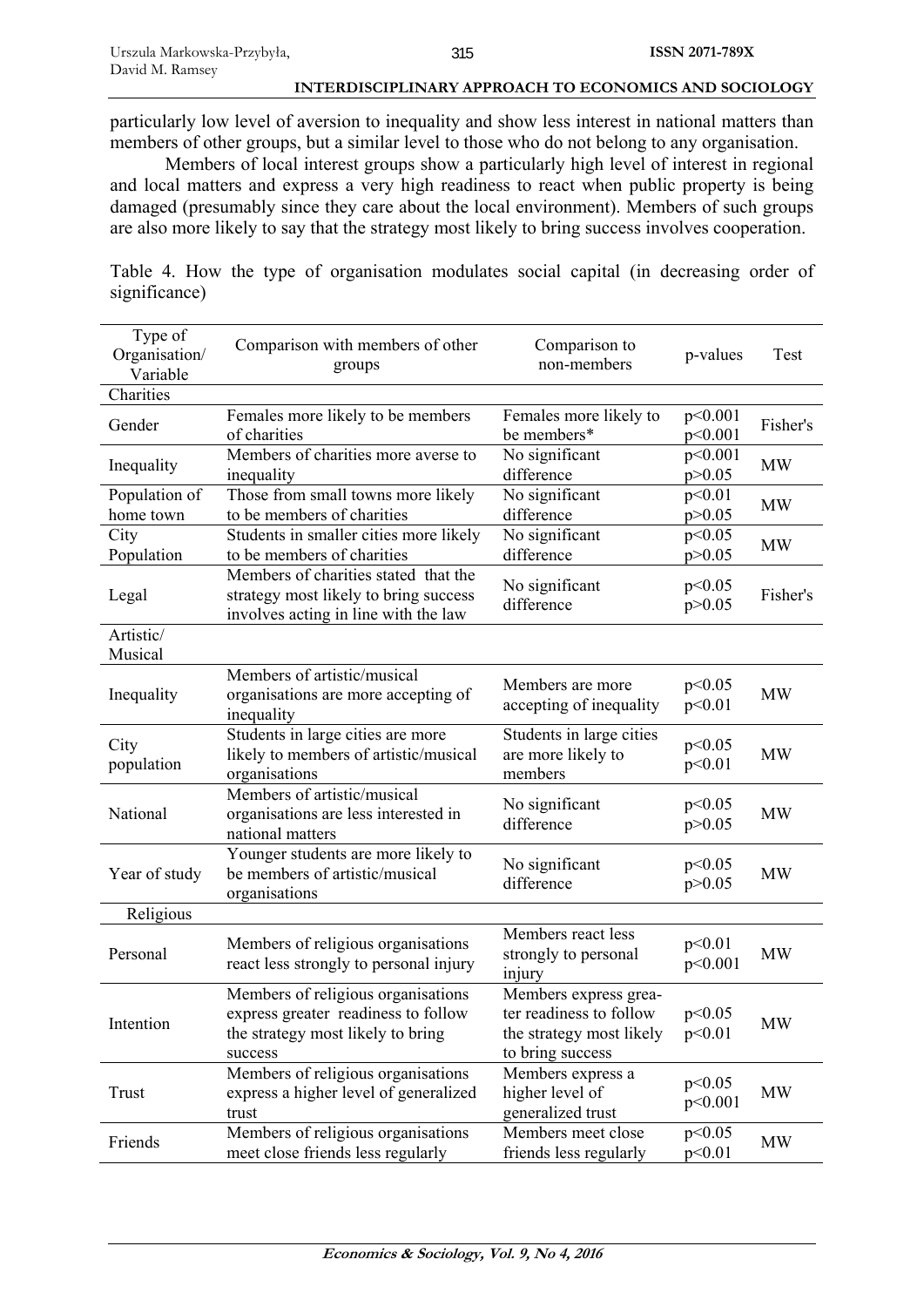| Table 4. ctd.           |                                                                                                                                                              |                                                                                                                                         |                     |           |
|-------------------------|--------------------------------------------------------------------------------------------------------------------------------------------------------------|-----------------------------------------------------------------------------------------------------------------------------------------|---------------------|-----------|
| City<br>Population      | Students in large cities are more<br>likely to belong to religious<br>organisations                                                                          | Students in large cities<br>are more likely to be<br>members                                                                            | p<0.05<br>p<0.01    | <b>MW</b> |
| Sports/<br>Recreational |                                                                                                                                                              |                                                                                                                                         |                     |           |
| Gender                  | Males more likely to be members of<br>sport/recreational organisations                                                                                       | Males more likely to be<br>members                                                                                                      | p<0.001<br>p<0.001  | Fisher's  |
| Personal                | Members of sports/recreational<br>organisations more likely to react to<br>personal injury                                                                   | No significant<br>difference                                                                                                            | p<0.001<br>p > 0.05 | <b>MW</b> |
| Public                  | Members of sports/recreational<br>organisations more likely to react<br>when public property is damaged                                                      | Members more likely to<br>react when public<br>property is damaged                                                                      | p<0.001<br>p<0.001  | <b>MW</b> |
| Political               |                                                                                                                                                              |                                                                                                                                         |                     |           |
| National                | Members of political organisations<br>more interested in national matters                                                                                    | Members more<br>interested in national<br>matters                                                                                       | p<0.001<br>p<0.001  | <b>MW</b> |
| Gender                  | Males more likely to be members of<br>political organisations                                                                                                | Males more likely to be<br>members                                                                                                      | p<0.001<br>p<0.001  | Fisher's  |
| Inequality              | Members of political organisations<br>more accepting of inequality                                                                                           | Members more<br>accepting of inequality                                                                                                 | p<0.001<br>p<0.001  | <b>MW</b> |
| Regional                | Members of political organisations<br>more interested in regional matters                                                                                    | Members more<br>interested in regional<br>matters                                                                                       | p<0.001<br>p<0.001  | <b>MW</b> |
| Legal                   | Members of political organisations<br>more likely to state that the strategy<br>most likely to bring success involves<br>acting on the boundaries of the law | Members more likely to<br>state that the strategy<br>most likely to bring<br>success involves acting<br>on the boundaries of<br>the law | p<0.05<br>p<0.05    | Fisher's  |
| Personal                | Members of political organisations<br>react more strongly to personal injury                                                                                 | No significant<br>difference                                                                                                            | p<0.05<br>p > 0.05  | <b>MW</b> |
| Local interest          |                                                                                                                                                              |                                                                                                                                         |                     |           |
| Regional                | Members of local interest groups are<br>more interested in regional matters                                                                                  | Members are more<br>interested in regional<br>matters                                                                                   | p<0.001<br>p<0.001  | <b>MW</b> |
| Public                  | Members of local interest groups<br>more likely to react when public<br>property is damaged                                                                  | Members more likely to<br>react when public<br>property is damaged                                                                      | p<0.001<br>p<0.001  | <b>MW</b> |
| Local                   | Members of local interest groups are<br>more interested in local matters                                                                                     | Members are more<br>interested in local<br>matters                                                                                      | p<0.001<br>p<0.001  | <b>MW</b> |
| Cooperative             | Members of local interest groups<br>more often state that the strategy<br>most likely to bring success involves<br>cooperation                               | Members more often<br>state that the strategy<br>most likely to bring<br>success involves<br>cooperation                                | p<0.05<br>p<0.01    | Fisher's  |
| Student/<br>Academic    |                                                                                                                                                              |                                                                                                                                         |                     |           |
| City<br>population      | Students in larger cities more likely<br>to be members of student<br>organisations                                                                           | Students in larger cities<br>more likely to be<br>members                                                                               | p<0.001<br>p<0.001  | <b>MW</b> |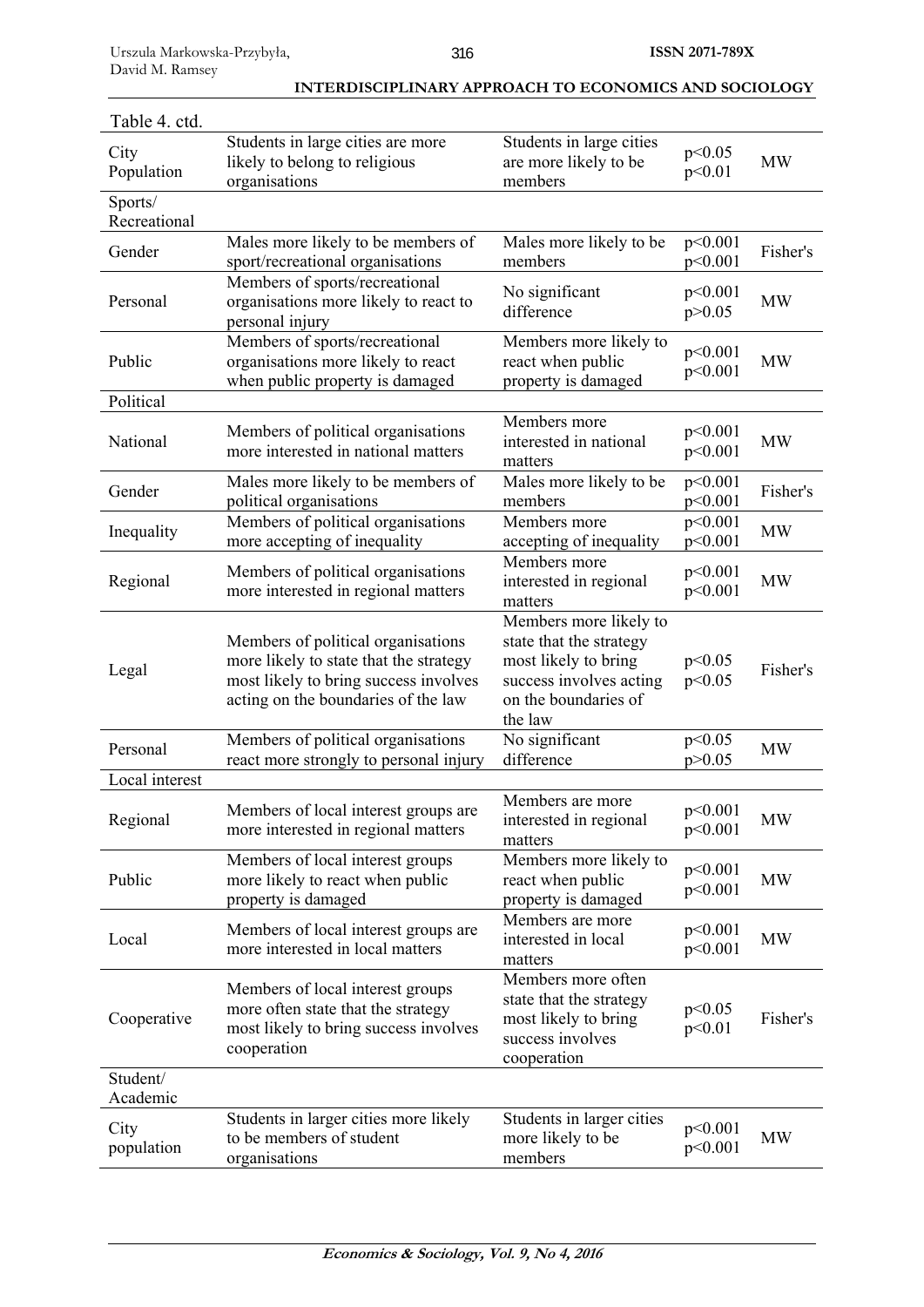| Table 4. ctd. |                                                                                             |                              |                    |           |
|---------------|---------------------------------------------------------------------------------------------|------------------------------|--------------------|-----------|
| Regional      | Members of student organisations<br>less interested in regional matters                     | No significant<br>difference | p<0.01<br>p > 0.05 | <b>MW</b> |
| Public        | Members of student organisations<br>less likely to react when public<br>property is damaged | No significant<br>difference | p<0.05<br>p > 0.05 | <b>MW</b> |
| Local         | Members of student organisations<br>less interested in local matters                        | No significant<br>difference | p<0.05<br>p > 0.05 | <b>MW</b> |

Fisher's – Fisher's exact test, MW – Mann-Whitney test, \*- association is diametrically opposite to the general comparison between members and non-members. The first p-value corresponds to the comparison with members of other groups, the second p-value corresponds to the comparison with non-members. *Source*: Authors' own research.

### **6. The Relation Between Membership and Behaviour in the Experimental Games**

The relationship of membership to behaviour in the experimental games is weak. The few significant results that exist suggest that volunteers and organisation members are more cooperative than non-members, except for one case indicating the tendency of members of sports/recreational organisations to compete. The significant results are given in *Table 5*.

The only significant association of behaviour with organisation membership in the Ultimatum Game is that members of sports/recreational groups offer less (mean 8.08) than either members of other organisations (mean 9.01) or non-members (mean 9.16). This game is the most likely to be interpreted as a competition. Obtaining a share of more than 50% can be interpreted as "winning", which would give additional utility to competitive individuals.

Volunteers tend to return more as the respondent in the Trust Game than nonvolunteers. On average, the percentage returned by volunteers is 1.985 more than predicted by Equation (2) and the percentage returned by volunteers is 1.519 less than predicted.

Organisation members and volunteers pay more into the pool in the Public Goods Game (means 12.33 and 12.26, respectively) than non-members and non-volunteers (means 11.76 and 11.71, respectively). Members of artistic/musical organisations pay more into the pool in the Public Goods Game (mean 12.58) than those who do not belong to any organisation (mean 11.76) and, in addition, transfer more to the respondent in the Trust Game (mean 5.69) than those who do not belong to any organisation (mean 4.66).

| Game                | Association                                                                                                            | p-value  |
|---------------------|------------------------------------------------------------------------------------------------------------------------|----------|
| Ultimatum           | Those in sports/recreational organisations offer less as initiators than those $p<0.05$                                |          |
|                     | from other organisations (and non-members)                                                                             | (p<0.01) |
| Trust               | Volunteers return a greater proportion as respondents than non-volunteers<br>p<0.05                                    |          |
|                     | Members of artistic/musical organisations transfer more as initiators in the                                           | p<0.05   |
|                     | trust game than those who are not members of any organisation                                                          |          |
| <b>Public Goods</b> | Members of organisations pay more into the pool than those who are not                                                 | p<0.05   |
|                     | members of any organisation                                                                                            |          |
|                     | Volunteers pay more into the pool than non-volunteers                                                                  |          |
|                     | Members of artistic/musical organisations pay more into the pool than those<br>who are not members of any organisation |          |
|                     |                                                                                                                        |          |

Table 5. Association between membership, volunteering and behaviour in the experimental games based on the t-test

*Source*: Authors' own research.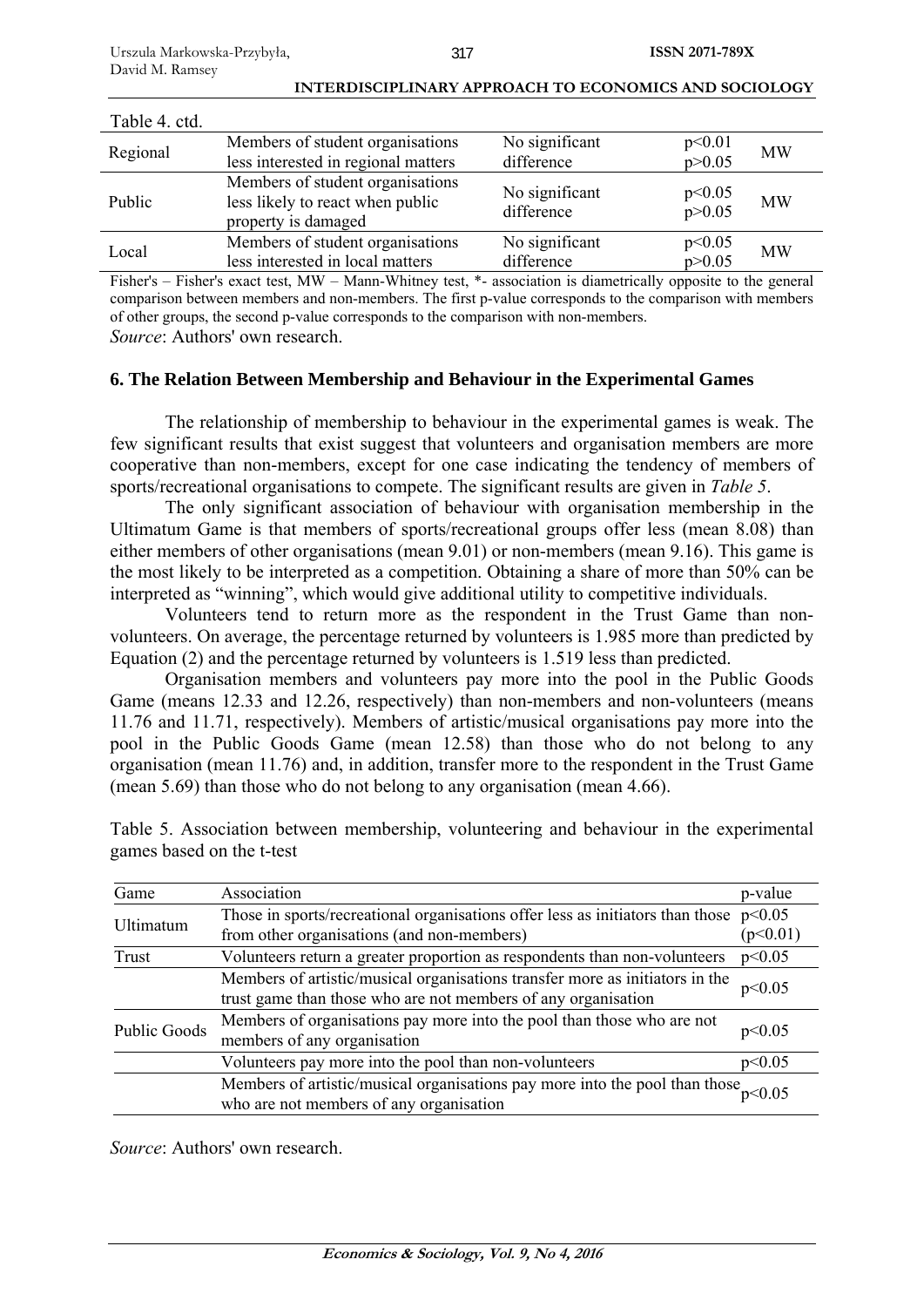Although these associations are weak, they indicate that organisation members are more ready to trust and reciprocate than non-members when negative reciprocation is impossible (for example, in the Public Goods Game). However, organisation membership is more strongly associated with social capital as expressed in the questionnaire. This may be connected to the gap between intention and actual behaviour (Kaiser *et al.*, 2010).

### **Conclusion**

This paper has considered the relationship of organisation membership to social capital according to both the answers given in a questionnaire and the behaviour observed in three experimental games: "Ultimatum", "Trust" and "Public Goods". Many of the results obtained support Putnam *et al.'s* (1994) ideas about organisation membership as a component of social capital. Compared with non-members, members generally express a higher level of generalized trust, more interest in national, regional and local affairs and a lower readiness to react to personal injury, while expressing a greater willingness to react in the case of damage to public property. This social capital is somewhat modulated by the type of organisation, e.g. among members of organisations, members of political or sports/recreational societies express a greater willingness to compete (as measured by the expressed readiness to react to personal injury). The relationship between behaviour in the experimental games and membership of organisations is generally weak, but suggests that volunteers and members of organisations are more willing to cooperate in situations where negative reciprocation is not a factor. This suggests that the norms for cooperative behaviour are more highly internalized among members of organisations than among non-members.

The fact that members of sports/recreational organisations offer less in the Ultimatum Game suggests that framing (Kahneman, 2011) has a significant effect on behaviour. The Ultimatum Game is the simplest of the games to analyse and interpret in terms of "winning" a game, i.e. obtaining a large payoff than the other player. Members of such organisations are the most likely to place such a frame on this game and obtain utility by "winning" this game.

Comparing the results from our study with the results of the study of Migheli (2012) indicate that the behaviour of Polish students does not differ greatly from the behaviour of students in Western European countries. However, there are some subtle differences. Migheli found that active members of political and religious organisations transferred more in the trust game. We did not find such associations in our study, although members of religious societies express a high level of generalized trust. This might be due to the relatively small number of members of political and religious societies. However, there are some indications that the opinions of members of political organisations regarding the type of strategy judged to be most likely to bring success reflect the polarization of the political scene in Poland (see Nowicka, 2015, for one aspect of this divide and its relation to media discourse). Since members of such societies relatively often stated that such a strategy involved acting on the borders of the law, this suggests that many members of political societies have a tendency to distinguish between "us" (those who fight for what is right) and "them" (who do not simply have different opinions, but exhibit ill will). On the other hand, in our study members of artistic/musical societies showed the highest level of cooperation in the Public Goods Game and Trust Game. This may well be due to the fact that artistic undertakings often require a high level of collaboration, without any division between "us" and "them".

In general, the fact that in the experimental games Polish students exhibit similar levels of cooperation and trust to students in Western Europe gives hope that Poland can escape the middle-income trap. However, the polarization of society is worrying from this point of view. This research, together with previous work on the nature of the feedback between social capital and organisation membership, suggests that promoting group activities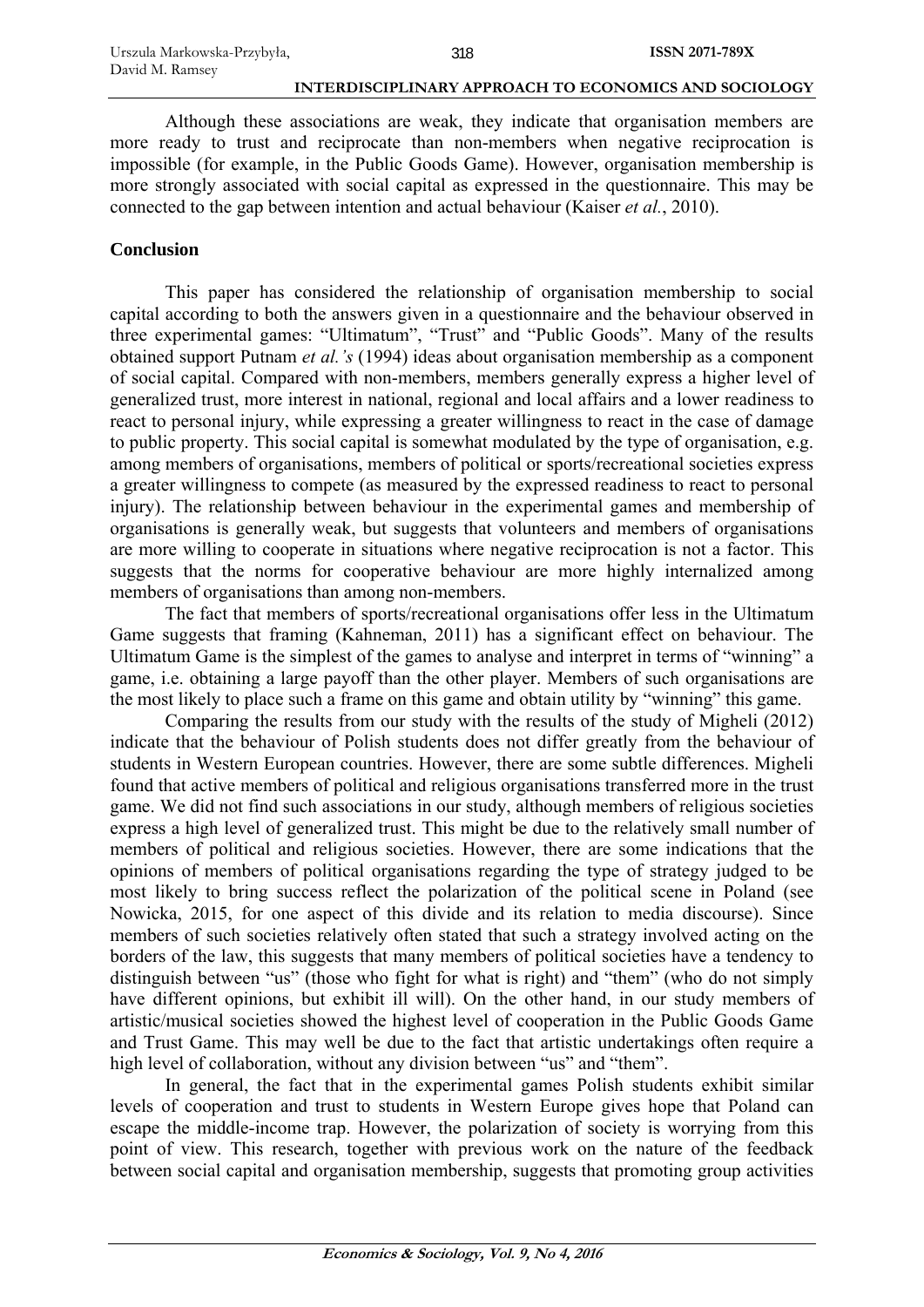will have a positive effect on the level of social capital in Poland. This supports the postulates of Brzezińska and Czub (2013) that all levels of the Polish education system should place greater stress on developing cooperation and group work.

One weakness of the survey is that the sample, which is made up almost entirely of full-time students from state universities, is not representative of the Polish population, or even the student population as a whole. It would be interesting to carry out such research among a wider spectrum of the Polish population. Also, the opinions expressed in the survey are highly qualitative and the behaviour observed in the games seems to exhibit a high level of noise. On the other hand, in comparison to other studies, the sample size is very large, which means that the power to detect real associations is high. Also, today's students will to a large degree be a major motor behind economic growth in Poland in the medium- and longterm and thus are an interesting group to study.

One thing that seems surprising is that organisation members are generally more accepting of inequality than non-members, although they are more willing to cooperate. This is most apparent among members of artistic/musical organisations. This may result from the nature of many artistic and musical undertakings. The structures of orchestras and theatre groups often have clear hierarchies, each member uses their own individual talents, but a large degree of cooperation is required to achieve a goal. Participants in such groups often feel that the effects of such cooperation transcend the effects that they can achieve individually (Marotto, 2007). Somech and Drach-Zahavy (2013) note that the heterogeneity of talents within a group promote innovation in a similar way. This phenomenon seems to be an interesting area for future research.

# **References**

- Artinger, L., Clapham, L., Hunt, C., Meigs, M., Milord, N., Sampson, B., Forrester, S. A. (2006), The social benefits of intramural sports, *Naspa Journal*, Vol. 43, No. 1, pp. 69- 86.
- Berg, J., Dickhaut, J., McCabe, K. (1995), Trust, reciprocity and social history, *Games and Economic Behavior*, Vol. 10, pp. 122-142.
- Borghans, L., Heckman, J. J., Golsteyn, B. H., Meijers, H. (2009), Gender differences in risk aversion and ambiguity aversion, *Journal of the European Economic Association*, Vol. 7, No. 2-3, pp. 649-658.
- Brehm, J., Rahn, W. (1997), Individual-Level Evidence for the Causes and Consequences of Social Capital, *American Journal of Political Science*, Vol. 41, No. 3, pp. 99-1023.
- Brzezińska, A. I., Czub, T. (2013), Zaufanie społeczne jako wyzwanie i ratunek dla polskiego systemu edukacji, *Nauka*, Vol. 1, pp. 31-44.
- Cardenas, J. C., Chong, A., Ñopo, H., Horowitz, A. W., Lederman, D. (2009), To What Extent Do Latin Americans Trust, Reciprocate, and Cooperate? Evidence from Experiments in Six Latin American Countries [with Comments], *Economia*, Vol. 9, No. 2, pp. 45-94.
- Claibourn, M. P., Martin P. S. (2000), Trusting and Joining? An Empirical Test of the Reciprocal Nature of Social Capital, *Political Behavior*, Vol. 22, No. 4, pp. 267-91.
- Czapiński, J. (2008), Kapitał ludzki i kapitał społeczny a dobrobyt materialny. Polski parodoks, *Zarządzanie Publiczne*, Vol. 2, No. 4, pp. 5-28.
- d'Hombres, B., Rocco, L., Suhrcke, M., McKee, M. (2010), Does social capital determine health? Evidence from eight transition countries, *Health economics*, Vol. 19, No. 1, pp. 56-74.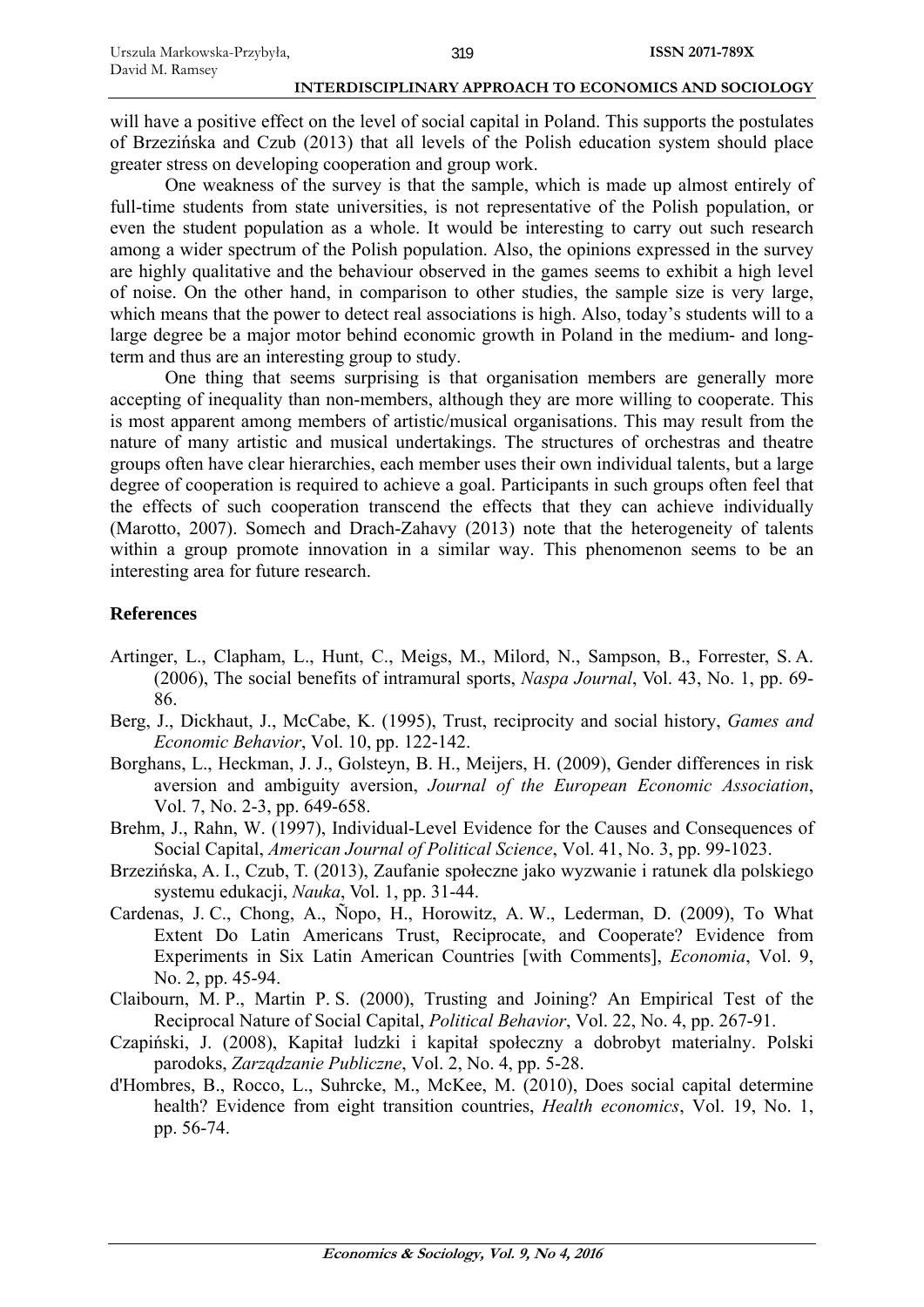- Dunning, D., Fetchenhauer D., Schlösser T. M. (2012), Trust as a social and emotional act: Noneconomic considerations in trust behaviour, *Journal of Economic Psychology*, Vol. 33, No. 3, pp. 686-694.
- Falk, A., Fischbacher, U. (2006), A theory of reciprocity, *Games and economic behavior*, Vol. 54, No. 2, pp. 293-315.
- Field, A. (2013), *Discovering statistics using IBM SPSS statistics*, Sage Publishing, London, UK.
- Foreman, E. A., Retallick, M. S. (2013), Using involvement theory to examine the relationship between undergraduate participation in extracurricular activities and leadership development, *Journal of Leadership Education*, Vol. 12, No. 2, pp. 56-73.
- Foubert, J. D., Urbanski, L. A. (2006), Effects of involvement in clubs and organizations on the psychosocial development of first-year and senior college students, *Journal of Student Affairs Research and Practice*, Vol. 43, No. 1, pp. 166-182.
- Gächter, S., Herrmann, B., Thöni, C. (2004), Trust, voluntary cooperation, and socioeconomic background: survey and experimental evidence, *Journal of Economic Behavior & Organization*, Vol. 55, No. 4, pp. 505-531.
- Geryk, M. (2012), *Społeczna odpowiedzialność uczelni*, Oficyna Wydawnicza SGH (Warsaw School of Economics Publishing), Warsaw.
- Gintis, H. (2003), The hitchhiker's guide to altruism: Gene-culture coevolution, and the internalization of norms, *Journal of Theoretical Biology*, Vol. 220, No. 4, pp. 407-418.
- Glaeser, E. L., Laibson, D. I., Scheinkman, J. A., Soutter, C. L. (2000), Measuring trust, *Quarterly Journal of Economics*, Vol. 115, No. 3, pp. 811-846.
- Główny Urząd Statystyczny (2015), *Miasta największe pod względem liczby ludności*, http://stat.gov.pl/statystyka-regionalna/rankingi-statystyczne/miasta-najwieksze-podwzgledem-liczby-ludnosci/ (accessed 18/4/2016).
- Gomułka, S. (2014), Transformacja gospodarczo-społeczna Polski 1989-2014 i współczesne wyzwania, *Nauka*, Vol. 3, pp. 7-16.
- Growiec, K. (2011), *Kapitał społeczne: geneza i społeczne konsekwencje*, SWPS Academic Publishing, Warsaw.
- Guth, W., Schmittberger, R., Schwarze, B. (1982), An experimental analysis of ultimatum bargaining, *Journal of Economic Behavior and Organization*, Vol. 3, pp. 367-388.
- Henrich, J. (2000), Does culture matter in economic behavior? Ultimatum game bargaining among the Machiguenga of the Peruvian Amazon, *Economic Review*, Vol. 90, No. 4, pp. 973-979.
- Herrmann, M. (2014), Młodziez o polityce, demokracji i gospodarce, *Młodziez 2013*, CBOS, Komunikat z badań, Warszawa.
- Holzweiss, P., Rahn, R., Wickline, J. (2007), Are all student organizations created equal? The differences and implications of student participation in academic versus non-academic organizations, *College Student Affairs Journal*, Vol. 27, No. 1, pp. 136-150.
- Isaac, M., Walker, J. (1988), Group size effects in public goods provision. The voluntary contribution mechanism, *Quarterly Journal of Economics*, Vol. 103, pp. 179-200.
- Kahneman, D. (2011), *Thinking, fast and slow*, Macmillan, New York.
- Kaiser, F. G., Byrka, K., Hartig T. (2010), Reviving Campbell's paradigm for attitude research, *Personality and Social Psychology Review*, Vol. 14, No. 4, pp. 351-367.
- Kharas, H., Kohli, H. (2011), What is the middle income trap, why do countries fall into it, and how can it be avoided? *Global Journal of Emerging Market Economies*, Vol. 3, No. 3, pp. 281-289.
- Klimczuk, A., (2009), *Kapitał społeczny Polaków a rozwój społeczno-ekonomiczny*, Cardinal Stefan Wyszyński University Publishing, Warsaw.